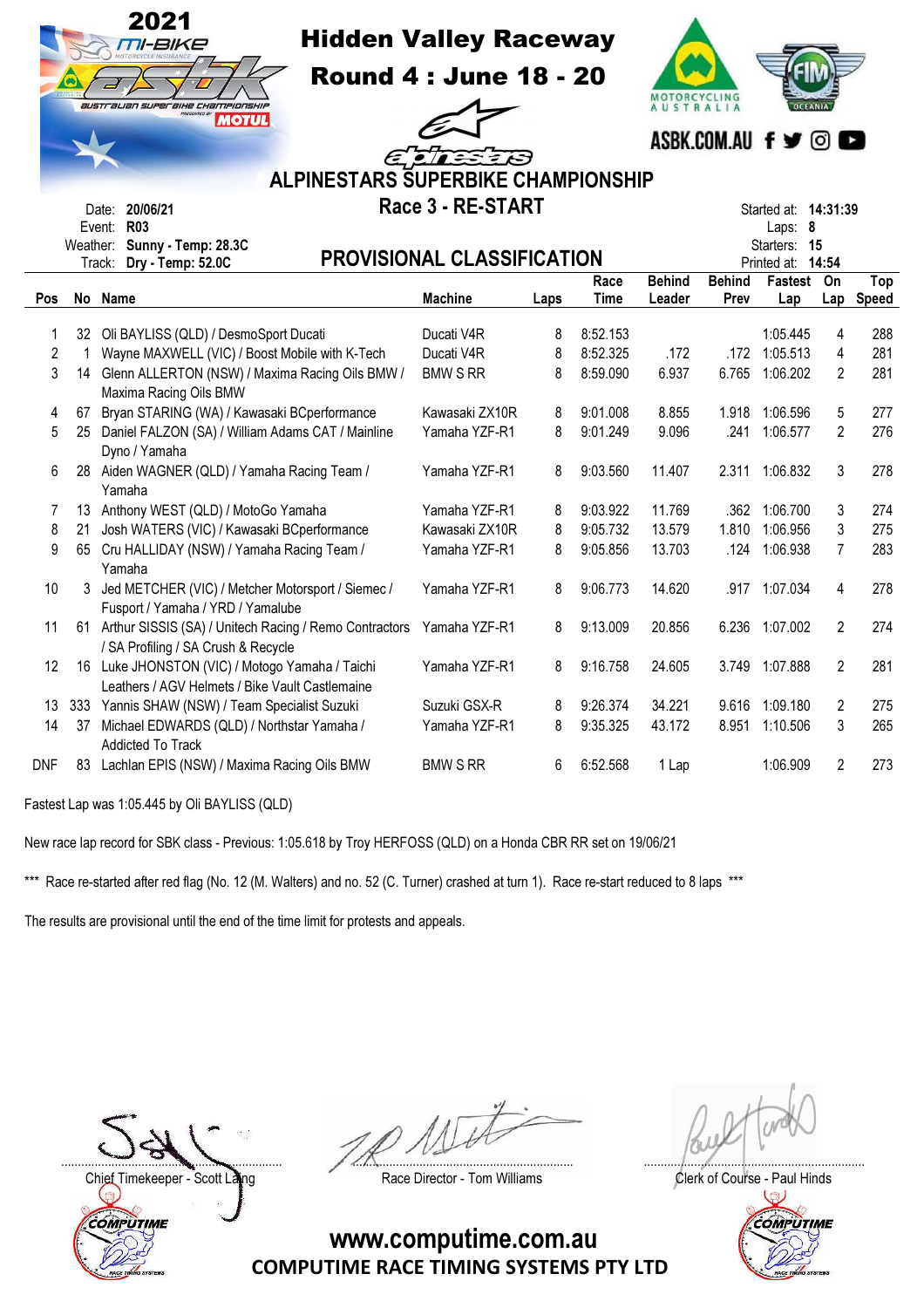| 2021<br><b>Hidden Valley Raceway</b><br>TI-BIKE<br><b>Round 4: June 18 - 20</b><br>MOTORCYCLING<br>AUSTRALIA<br>australian superaine championship<br><b>MOTUL</b><br>ASBK.COM.AU f y © C<br>$\epsilon$ ;<br><b>ALPINESTARS SUPERBIKE CHAMPIONSHIP</b><br>Race 3 - RE-START |                                                                |          |                   |                            |                                                            |                   |                  |                   | <b>OCEANIA</b>                    |  |
|----------------------------------------------------------------------------------------------------------------------------------------------------------------------------------------------------------------------------------------------------------------------------|----------------------------------------------------------------|----------|-------------------|----------------------------|------------------------------------------------------------|-------------------|------------------|-------------------|-----------------------------------|--|
|                                                                                                                                                                                                                                                                            | Date: 20/06/21<br><b>R03</b><br>Event:                         |          |                   |                            |                                                            |                   |                  |                   | Started at: 14:31:39<br>Laps: 8   |  |
|                                                                                                                                                                                                                                                                            | Sunny - Temp: 28.3C<br>Weather:<br>Dry - Temp: 52.0C<br>Track: |          |                   |                            | <b>PROVISIONAL LAP TIMES</b>                               |                   |                  |                   | Starters: 15<br>Printed at: 14:54 |  |
|                                                                                                                                                                                                                                                                            | No Name                                                        | Lap 1    | Lap <sub>2</sub>  | Lap <sub>3</sub>           | Lap 4                                                      | Lap <sub>5</sub>  | Lap <sub>6</sub> | Lap 7             | Lap 8                             |  |
|                                                                                                                                                                                                                                                                            | Wayne MAXWELL (VIC)                                            | 1:11.387 | 1:05.795          |                            | 1:05.683 1:05.513 1:05.986                                 |                   | 1:05.702         | 1:06.466          | 1:05.793                          |  |
|                                                                                                                                                                                                                                                                            | Jed METCHER (VIC)                                              | 1:14.595 | 1:07.428          |                            | 1:07.433 1:07.034                                          | 1:07.325          | 1:08.065         |                   | 1:07.506 1:07.387                 |  |
| 13                                                                                                                                                                                                                                                                         | Anthony WEST (QLD)                                             | 1:15.268 | 1:07.001          | 1:06.700                   | 1:07.183                                                   | 1:06.875          | 1:07.368         | 1:06.775          | 1:06.752                          |  |
| 14                                                                                                                                                                                                                                                                         | Glenn ALLERTON (NSW)                                           | 1:12.384 | 1:06.202          | 1:06.394                   | 1:06.424                                                   | 1:06.726          | 1:07.014         | 1:07.027          | 1:06.919                          |  |
| 16                                                                                                                                                                                                                                                                         | Luke JHONSTON (VIC)                                            | 1:15.749 | 1:07.888 1:08.384 |                            | 1:08.951                                                   | 1:08.823          | 1:08.508         | 1:09.316          | 1:09.139                          |  |
| 21                                                                                                                                                                                                                                                                         | Josh WATERS (VIC)                                              | 1:14.573 | 1:07.301          | 1:06.956                   | 1:07.403                                                   | 1:07.399          | 1:07.757         | 1:07.165 1:07.178 |                                   |  |
| 25                                                                                                                                                                                                                                                                         | Daniel FALZON (SA)                                             | 1:13.269 | 1:06.577          | 1:06.588                   | 1:06.735                                                   | 1:06.720          | 1:06.962         |                   | 1:07.415 1:06.983                 |  |
| 28                                                                                                                                                                                                                                                                         | Aiden WAGNER (QLD)                                             | 1:14.298 | 1:06.842          | 1:06.832                   | 1:07.121                                                   | 1:07.076          | 1:07.195         |                   | 1:06.982 1:07.214                 |  |
| 32                                                                                                                                                                                                                                                                         | Oli BAYLISS (QLD)                                              | 1:11.599 |                   | 1:05.625 1:05.801 1:05.445 |                                                            | 1:06.054 1:05.616 |                  | 1:05.968 1:06.045 |                                   |  |
| 37                                                                                                                                                                                                                                                                         | Michael EDWARDS (QLD)                                          | 1:18.210 | 1:11.423          | 1:10.506                   | 1:11.026                                                   | 1:10.815 1:11.244 |                  | 1:11.361          | 1:10.740                          |  |
| 61                                                                                                                                                                                                                                                                         | Arthur SISSIS (SA)                                             | 1:12.236 | 1:07.002          | 1:15.223                   | 1:07.216                                                   | 1:08.583          | 1:08.160         | 1:07.254          | 1:07.335                          |  |
| 65                                                                                                                                                                                                                                                                         | Cru HALLIDAY (NSW)                                             | 1:15.276 | 1:07.427          | 1:07.085                   | 1:06.987                                                   | 1:07.195          | 1:07.883         | 1:06.938          | 1:07.065                          |  |
| 67                                                                                                                                                                                                                                                                         | Bryan STARING (WA)                                             | 1:13.013 | 1:07.169 1:06.666 |                            | 1:06.670 1:06.596                                          |                   | 1:06.838         | 1:07.033 1:07.023 |                                   |  |
|                                                                                                                                                                                                                                                                            | 83 Lachlan EPIS (NSW)                                          |          |                   |                            | 1:13.779  1:06.909  1:07.115  1:07.269  1:07.984  1:09.512 |                   |                  |                   |                                   |  |

333 Yannis SHAW (NSW) 1:16.449 1:09.180 1:09.340 1:09.482 1:10.025 1:10.610 1:10.980 1:10.308

The results are provisional until the end of the time limit for protests and appeals.

Chief Timekeeper - Scott Laing Race Director - Tom Williams Clerk of Course - Paul Hinds<br>Clerk of Course - Paul Hinds COMPUTIME

.................................................................. .................................................................. ..................................................................

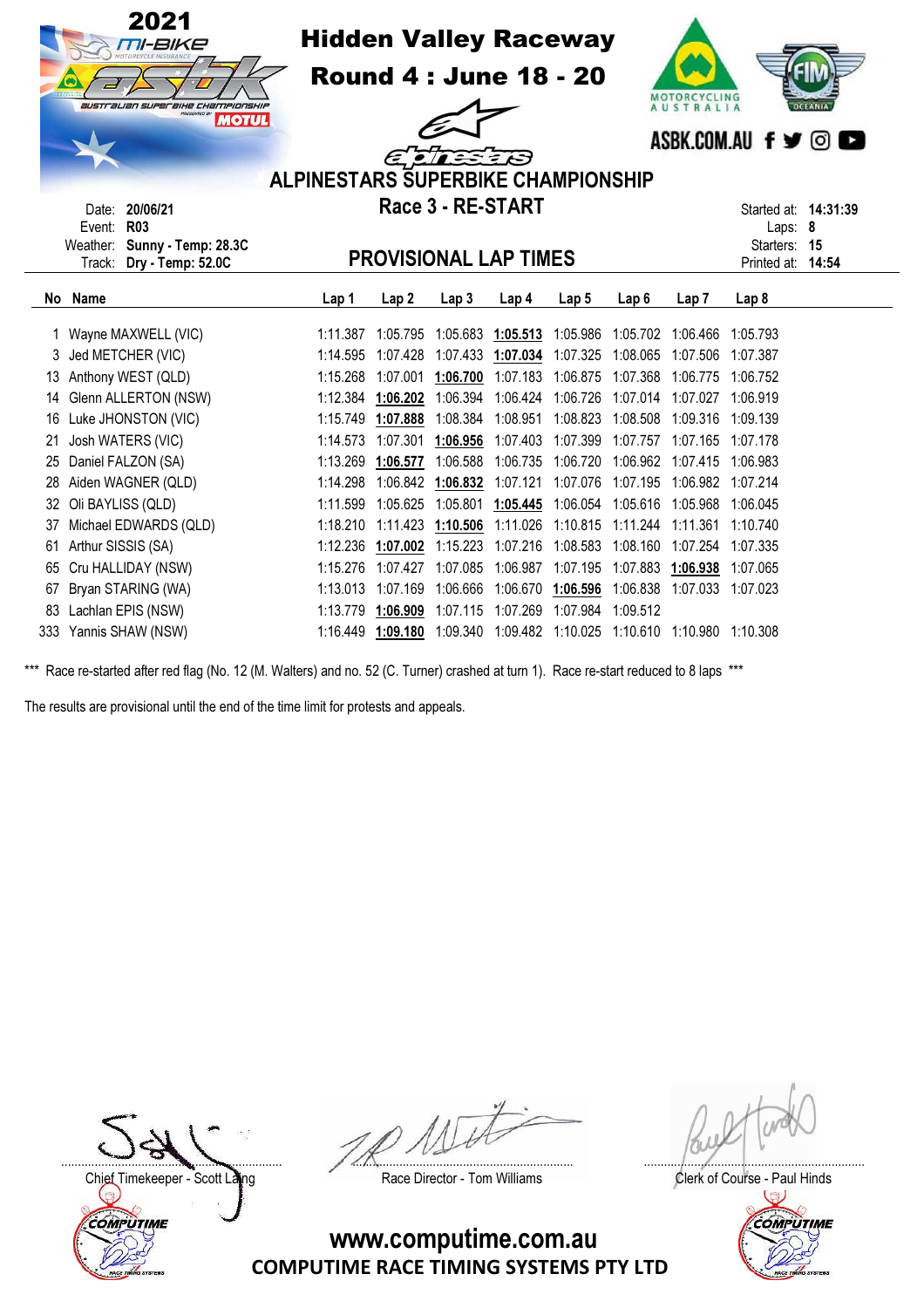

Round 4 : June 18 - 20



|                         |                               |                              |         |          |     | ELIESERS                                  |                             |         | സ്സ്ഡ് I <del>y</del> മ |                               |     |
|-------------------------|-------------------------------|------------------------------|---------|----------|-----|-------------------------------------------|-----------------------------|---------|-------------------------|-------------------------------|-----|
|                         |                               |                              |         |          |     | <b>ALPINESTARS SUPERBIKE CHAMPIONSHIP</b> |                             |         |                         |                               |     |
|                         |                               |                              |         |          |     |                                           |                             |         |                         |                               |     |
|                         | Date: 20/06/21                |                              |         |          |     | Race 3 - RE-START                         |                             |         |                         | Started at: 14:31:39          |     |
|                         | <b>R03</b><br>Event:          |                              |         |          |     |                                           |                             |         |                         | Laps: 8                       |     |
|                         | Weather: Sunny - Temp: 28.3C  |                              |         |          |     | <b>PROVISIONAL SPLIT TIMES</b>            |                             |         | Starters: 15            |                               |     |
| Lap                     | Track:<br>Split 1             | Dry - Temp: 52.0C<br>Split 2 | Split 3 | Lap Time | Spd | Lap                                       | Split 1                     | Split 2 | Split 3                 | Printed at: 14:54<br>Lap Time | Spd |
|                         |                               |                              |         |          |     |                                           |                             |         |                         |                               |     |
|                         | 1 Wayne MAXWELL (VIC) (2nd)   |                              |         |          |     | 1                                         | 29.373                      | 23.994  | 22.382                  | 1:15.749                      | 281 |
|                         | 26.794                        | 22.789                       | 21.804  | 1:11.387 | 277 | $\overline{\mathbf{c}}$                   | 22.005                      | 23.556  | 22.327                  | 1:07.888                      | 280 |
| $\overline{c}$          | 21.097                        | 22.871                       | 21.827  | 1:05.795 | 279 | 3                                         | 22.030                      | 23.779  | 22.575                  | 1:08.384                      | 276 |
| $\sqrt{3}$              | 21.143                        | 22.760                       | 21.780  | 1:05.683 | 278 | 4                                         | 22.146                      | 23.952  | 22.853                  | 1:08.951                      | 275 |
| 4                       | 21.058                        | 22.759                       | 21.696  | 1:05.513 | 277 | 5                                         | 22.131                      | 24.032  | 22.660                  | 1:08.823                      | 275 |
| 5                       | 21.287                        | 22.901                       | 21.798  | 1:05.986 | 277 | 6                                         | 22.143                      | 23.765  | 22.600                  | 1:08.508                      | 276 |
| 6                       | 21.142                        | 22.835                       | 21.725  | 1:05.702 | 280 | $\overline{7}$                            | 22.603                      | 24.035  | 22.678                  | 1:09.316                      | 276 |
| $\overline{7}$          | 21.726                        | 22.820                       | 21.920  | 1:06.466 | 281 | 8                                         | 22.192                      | 24.010  | 22.937                  | 1:09.139                      | 273 |
| 8                       | 21.192                        | 22.810                       | 21.791  | 1:05.793 | 280 |                                           |                             |         |                         |                               |     |
|                         |                               |                              |         |          |     |                                           | 21 Josh WATERS (VIC) (8th)  |         |                         |                               |     |
|                         | 3 Jed METCHER (VIC) (10th)    |                              |         |          |     | 1                                         | 28.452                      | 23.800  | 22.321                  | 1:14.573                      | 275 |
| 1                       | 28.775                        | 23.583                       | 22.237  | 1:14.595 | 277 | 2                                         | 21.800                      | 23.269  | 22.232                  | 1:07.301                      | 274 |
| $\overline{c}$          | 22.252                        | 23.083                       | 22.093  | 1:07.428 | 278 | 3                                         | 21.684                      | 23.137  | 22.135                  | 1:06.956                      | 274 |
| 3                       | 21.822                        | 23.356                       | 22.255  | 1:07.433 | 275 | 4                                         | 21.562                      | 23.550  | 22.291                  | 1:07.403                      | 275 |
| 4                       | 21.681                        | 23.089                       | 22.264  | 1:07.034 | 276 | 5                                         | 21.881                      | 23.181  | 22.337                  | 1:07.399                      | 275 |
| 5                       | 21.839                        | 23.154                       | 22.332  | 1:07.325 | 278 | 6                                         | 21.795                      | 23.577  | 22.385                  | 1:07.757                      | 274 |
| 6                       | 21.822                        | 23.466                       | 22.777  | 1:08.065 | 271 | 7                                         | 21.570                      | 23.307  | 22.288                  | 1:07.165                      | 274 |
| $\overline{7}$          | 21.812                        | 23.212                       | 22.482  | 1:07.506 | 274 | 8                                         | 21.700                      | 23.254  | 22.224                  | 1:07.178                      | 273 |
| 8                       | 21.689                        | 23.226                       | 22.472  | 1:07.387 | 272 |                                           |                             |         |                         |                               |     |
|                         |                               |                              |         |          |     |                                           | 25 Daniel FALZON (SA) (5th) |         |                         |                               |     |
|                         | 13 Anthony WEST (QLD) (7th)   |                              |         |          |     | $\mathbf{1}$                              | 28.043                      | 23.209  | 22.017                  | 1:13.269                      | 276 |
| 1                       | 29.050                        | 23.435                       | 22.783  | 1:15.268 | 269 | $\boldsymbol{2}$                          | 21.405                      | 23.073  | 22.099                  | 1:06.577                      | 272 |
| $\boldsymbol{2}$        | 21.858                        | 22.912                       | 22.231  | 1:07.001 | 268 | 3                                         | 21.491                      | 23.089  | 22.008                  | 1:06.588                      | 273 |
| 3                       | 21.557                        | 23.021                       | 22.122  | 1:06.700 | 274 | 4                                         | 21.502                      | 23.230  | 22.003                  | 1:06.735                      | 272 |
| 4                       | 21.411                        | 23.362                       | 22.410  | 1:07.183 | 264 | 5                                         | 21.431                      | 23.164  | 22.125                  | 1:06.720                      | 272 |
| 5                       | 21.582                        | 22.928                       | 22.365  | 1:06.875 | 263 | 6                                         | 21.548                      | 23.235  | 22.179                  | 1:06.962                      | 272 |
| 6                       | 21.591                        | 23.361                       | 22.416  | 1:07.368 | 267 | $\overline{7}$                            | 21.975                      | 23.260  | 22.180                  | 1:07.415                      | 276 |
| $\overline{7}$          | 21.436                        | 23.015                       | 22.324  | 1:06.775 | 267 | 8                                         | 21.486                      | 23.366  | 22.131                  | 1:06.983                      | 274 |
| 8                       | 21.430                        | 22.959                       | 22.363  | 1:06.752 | 268 |                                           |                             |         |                         |                               |     |
|                         |                               |                              |         |          |     |                                           | 28 Aiden WAGNER (QLD) (6th) |         |                         |                               |     |
|                         | 14 Glenn ALLERTON (NSW) (3rd) |                              |         |          |     | 1                                         | 28.617                      | 23.409  | 22.272                  | 1:14.298                      | 274 |
|                         | 27.403                        | 23.195                       | 21.786  | 1:12.384 | 281 | $\boldsymbol{2}$                          | 21.583                      | 23.115  | 22.144                  | 1:06.842                      | 275 |
| $\overline{\mathbf{c}}$ | 21.168                        | 23.006                       | 22.028  | 1:06.202 | 273 | 3                                         | 21.504                      | 23.201  | 22.127                  | 1:06.832                      | 278 |
| 3                       | 21.212                        | 23.044                       | 22.138  | 1:06.394 | 275 | 4                                         | 21.761                      | 23.179  | 22.181                  | 1:07.121                      | 278 |
| 4                       | 21.211                        | 23.142                       | 22.071  | 1:06.424 | 273 | 5                                         | 21.648                      | 23.149  | 22.279                  | 1:07.076                      | 273 |
| 5                       | 21.327                        | 23.175                       | 22.224  | 1:06.726 | 274 | 6                                         | 21.620                      | 23.254  | 22.321                  | 1:07.195                      | 274 |
| $\boldsymbol{6}$        | 21.532                        | 23.286                       | 22.196  | 1:07.014 | 274 | $\overline{7}$                            | 21.552                      | 23.215  | 22.215                  | 1:06.982                      | 274 |
| $\overline{7}$          | 21.485                        | 23.286                       | 22.256  | 1:07.027 | 274 | 8                                         | 21.539                      | 23.256  | 22.419                  | 1:07.214                      | 273 |
| 8                       | 21.426                        | 23.347                       | 22.146  | 1:06.919 | 274 |                                           |                             |         |                         |                               |     |
|                         |                               |                              |         |          |     |                                           | 32 Oli BAYLISS (QLD) (1st)  |         |                         |                               |     |
|                         | 16 Luke JHONSTON (VIC) (12th) |                              |         |          |     | $\mathbf{1}$                              | 26.943                      | 22.886  | 21.770                  | 1:11.599                      | 279 |

.................................................................. .................................................................. ..................................................................

Chief Timekeeper - Scott Laing Race Director - Tom Williams Clerk of Course - Paul Hinds<br>Clerk of Course - Paul Hinds COMPUTIME

australian superaine championship<br>ALOTUL

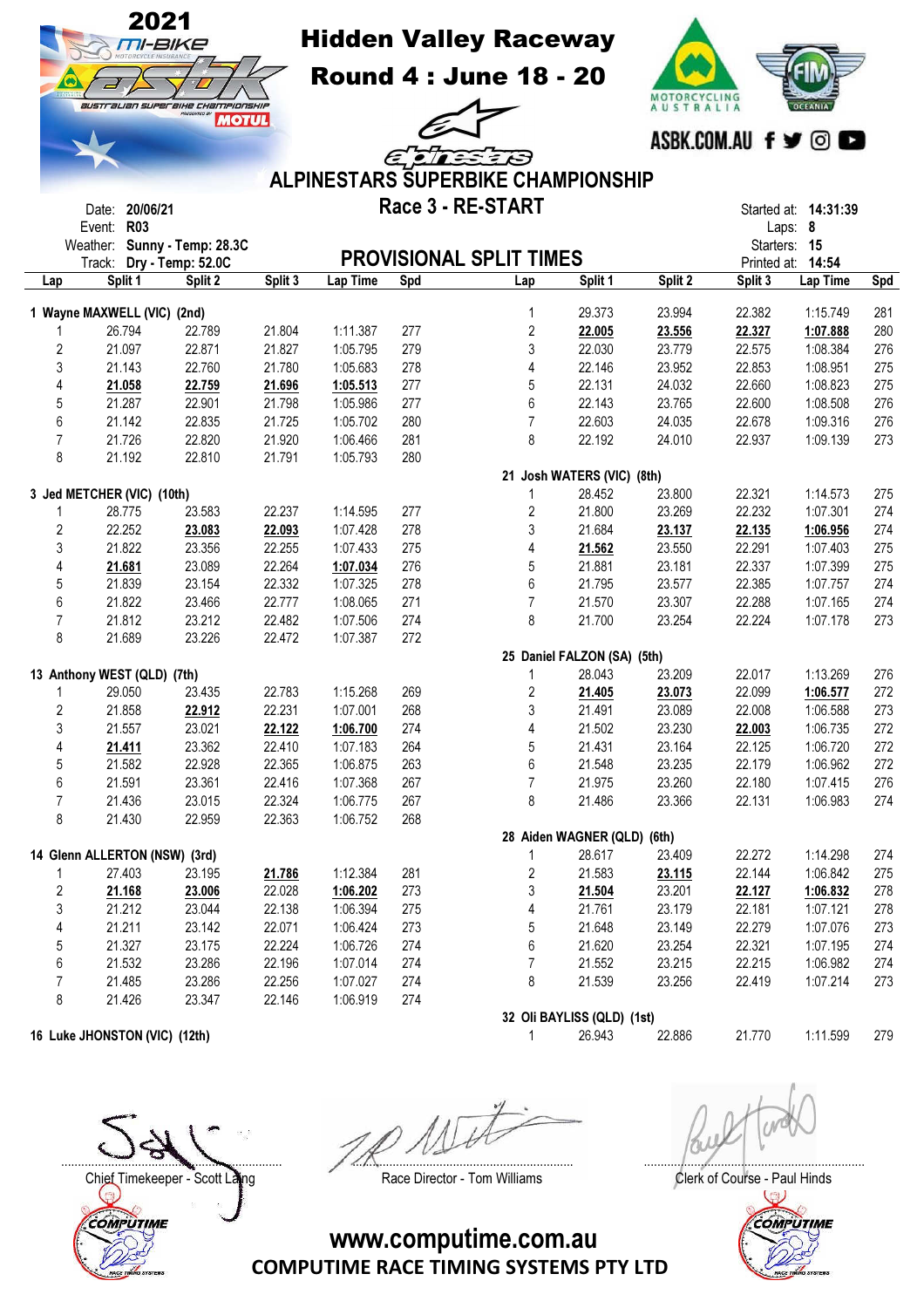

Hidden Valley Raceway

Round 4 : June 18 - 20

 $\epsilon$ e



|                |            |                                 |                              |         |          |            | <b>ALPINESTARS SUPERBIKE CHAMPIONSHIP</b> |                              |         |              |                                 |     |
|----------------|------------|---------------------------------|------------------------------|---------|----------|------------|-------------------------------------------|------------------------------|---------|--------------|---------------------------------|-----|
|                | Event: R03 | Date: 20/06/21                  |                              |         |          |            | Race 3 - RE-START                         |                              |         |              | Started at: 14:31:39<br>Laps: 8 |     |
|                |            | Track: Dry - Temp: 52.0C        | Weather: Sunny - Temp: 28.3C |         |          |            | <b>PROVISIONAL SPLIT TIMES</b>            |                              |         | Starters: 15 | Printed at: 14:54               |     |
| Lap            |            | Split 1                         | Split 2                      | Split 3 | Lap Time | <b>Spd</b> | Lap                                       | Split 1                      | Split 2 | Split 3      | <b>Lap Time</b>                 | Spd |
| $\overline{2}$ |            | 21.132                          | 22.814                       | 21.679  | 1:05.625 | 278        | 6                                         | 21.877                       | 23.471  | 22.535       | 1:07.883                        | 278 |
| 3              |            | 21.285                          | 22.721                       | 21.795  | 1:05.801 | 279        | $\overline{7}$                            | 21.682                       | 23.102  | 22.154       | 1:06.938                        | 281 |
| 4              |            | 20.978                          | 22.763                       | 21.704  | 1:05.445 | 280        | 8                                         | 21.751                       | 23.209  | 22.105       | 1:07.065                        | 280 |
|                |            | 21.331                          | 22.914                       | 21.809  | 1:06.054 | 282        |                                           |                              |         |              |                                 |     |
| 5              |            |                                 |                              |         |          | 288        |                                           |                              |         |              |                                 |     |
| 6              |            | 21.255                          | 22.876                       | 21.485  | 1:05.616 |            |                                           | 67 Bryan STARING (WA) (4th)  |         |              |                                 |     |
| $\overline{7}$ |            | 21.199                          | 22.969                       | 21.800  | 1:05.968 | 281        | 1                                         | 27.786                       | 23.206  | 22.021       | 1:13.013                        | 273 |
| 8              |            | 21.237                          | 22.973                       | 21.835  | 1:06.045 | 281        | $\sqrt{2}$                                | 21.906                       | 23.229  | 22.034       | 1:07.169                        | 274 |
|                |            |                                 |                              |         |          |            | 3                                         | 21.474                       | 23.132  | 22.060       | 1:06.666                        | 273 |
|                |            | 37 Michael EDWARDS (QLD) (14th) |                              |         |          |            | $\overline{4}$                            | 21.516                       | 23.071  | 22.083       | 1:06.670                        | 275 |
| 1              |            | 30.663                          | 24.192                       | 23.355  | 1:18.210 | 265        | $\overline{5}$                            | 21.400                       | 23.156  | 22.040       | 1:06.596                        | 275 |
| $\overline{2}$ |            | 22.850                          | 24.911                       | 23.662  | 1:11.423 | 263        | 6                                         | 21.543                       | 23.139  | 22.156       | 1:06.838                        | 277 |
| 3              |            | 22.968                          | 24.150                       | 23.388  | 1:10.506 | 263        | $\overline{7}$                            | 21.647                       | 23.167  | 22.219       | 1:07.033                        | 273 |
| 4              |            | 23.222                          | 24.395                       | 23.409  | 1:11.026 | 263        | 8                                         | 21.604                       | 23.311  | 22.108       | 1:07.023                        | 273 |
| 5              |            | 23.250                          | 24.206                       | 23.359  | 1:10.815 | 263        |                                           |                              |         |              |                                 |     |
| 6              |            | 23.130                          | 24.501                       | 23.613  | 1:11.244 | 262        |                                           | 83 Lachlan EPIS (NSW) (DNF)  |         |              |                                 |     |
| $\overline{7}$ |            | 23.411                          | 24.411                       | 23.539  | 1:11.361 | 261        | $\mathbf{1}$                              | 28.192                       | 23.503  | 22.084       | 1:13.779                        | 273 |
| 8              |            | 23.057                          | 24.077                       | 23.606  | 1:10.740 | 260        | $\overline{c}$                            | 21.685                       | 23.157  | 22.067       | 1:06.909                        | 272 |
|                |            |                                 |                              |         |          |            | $\mathfrak{S}$                            | 21.688                       | 23.167  | 22.260       | 1:07.115                        | 269 |
|                |            | 61 Arthur SISSIS (SA) (11th)    |                              |         |          |            | $\overline{\mathbf{4}}$                   | 21.810                       | 23.156  | 22.303       | 1:07.269                        | 268 |
| 1              |            | 27.265                          | 23.005                       | 21.966  | 1:12.236 | 273        | 5                                         | 22.053                       | 23.385  | 22.546       | 1:07.984                        | 265 |
| 2              |            | 21.545                          | 22.953                       | 22.504  | 1:07.002 | 270        | 6                                         | 22.201                       | 23.658  | 23.653       | 1:09.512                        | 224 |
| 3              |            | 29.250                          | 23.578                       | 22.395  | 1:15.223 | 269        |                                           |                              |         |              |                                 |     |
| 4              |            | 21.652                          | 23.162                       | 22.402  | 1:07.216 | 269        |                                           | 333 Yannis SHAW (NSW) (13th) |         |              |                                 |     |
| 5              |            | 21.541                          | 24.736                       | 22.306  | 1:08.583 | 269        | $\mathbf{1}$                              | 29.609                       | 24.133  | 22.707       | 1:16.449                        | 275 |
| 6              |            | 21.780                          | 23.811                       | 22.569  | 1:08.160 | 274        | $\overline{2}$                            | 22.059                       | 24.230  | 22.891       | 1:09.180                        | 273 |
| $\overline{7}$ |            | 21.681                          | 23.230                       | 22.343  | 1:07.254 | 268        | 3                                         | 22.428                       | 23.901  | 23.011       | 1:09.340                        | 272 |
| 8              |            | 21.644                          | 23.324                       | 22.367  | 1:07.335 | 267        | $\overline{\mathbf{4}}$                   | 22.305                       | 24.098  | 23.079       | 1:09.482                        | 273 |
|                |            |                                 |                              |         |          |            | 5                                         | 22.548                       | 24.213  | 23.264       | 1:10.025                        | 270 |
|                |            | 65 Cru HALLIDAY (NSW) (9th)     |                              |         |          |            | $6\,$                                     | 22.553                       | 24.364  | 23.693       | 1:10.610                        | 261 |
| 1              |            | 28.998                          | 23.841                       | 22.437  | 1:15.276 | 281        | $\overline{7}$                            | 23.085                       | 24.465  | 23.430       | 1:10.980                        | 264 |
| $\overline{2}$ |            | 21.801                          | 23.484                       | 22.142  | 1:07.427 | 281        | 8                                         | 22.522                       | 24.265  | 23.521       | 1:10.308                        | 259 |
| 3              |            | 21.657                          | 23.193                       | 22.235  | 1:07.085 | 281        |                                           |                              |         |              |                                 |     |
| 4              |            | 21.735                          | 23.109                       | 22.143  | 1:06.987 | 279        |                                           |                              |         |              |                                 |     |
| 5              |            | 21.927                          | 23.094                       | 22.174  | 1:07.195 | 283        |                                           |                              |         |              |                                 |     |
|                |            |                                 |                              |         |          |            |                                           |                              |         |              |                                 |     |

\*\*\* Race re-started after red flag (No. 12 (M. Walters) and no. 52 (C. Turner) crashed at turn 1). Race re-start reduced to 8 laps \*\*\*

The results are provisional until the end of the time limit for protests and appeals.

Chief Timekeeper - Scott Laing **Race Director - Tom Williams** Chief Timekeeper - Scott Laings Clerk of Course - Paul Hinds COMPUTIME

.................................................................. .................................................................. ..................................................................

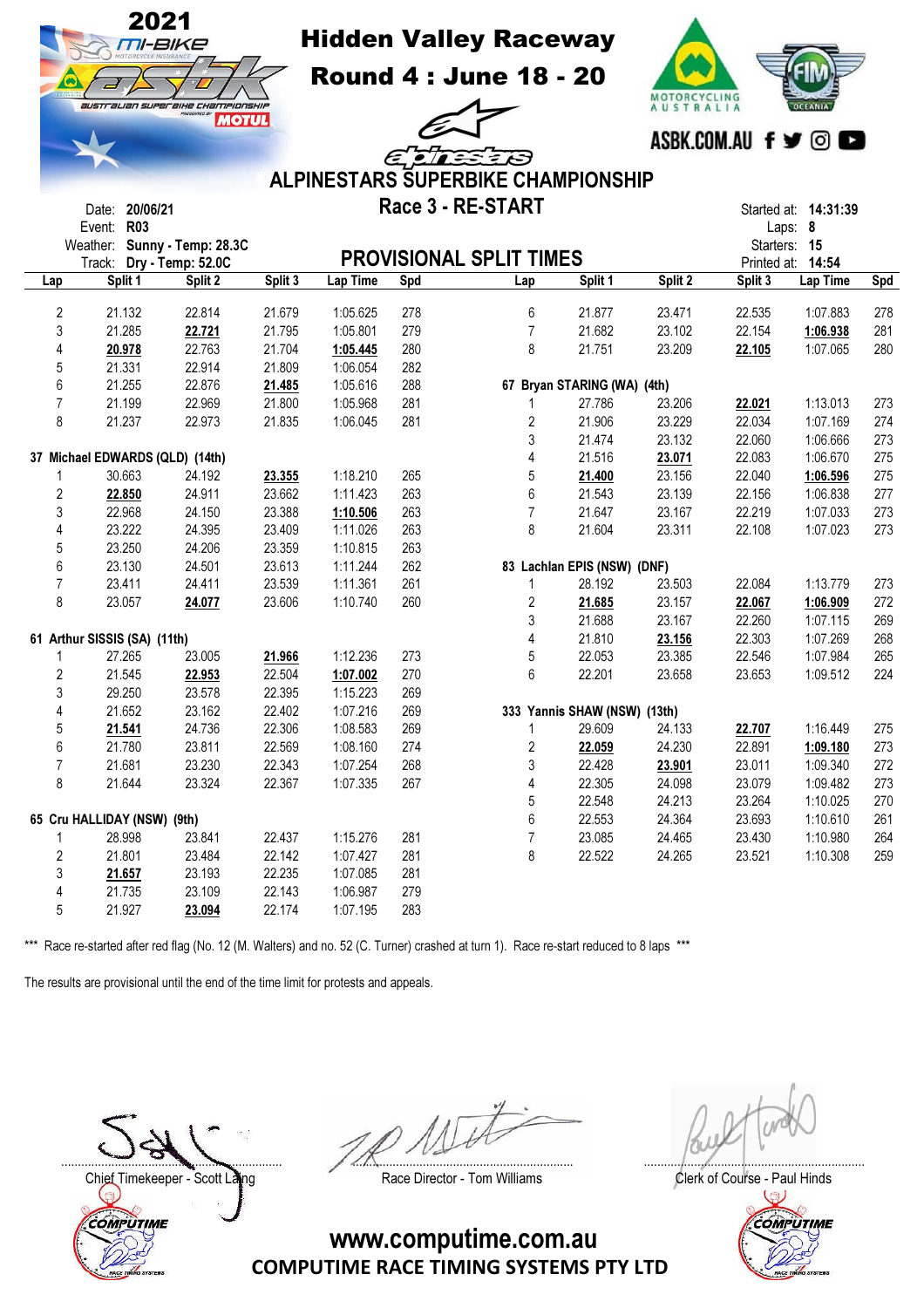|                |                                                          | 2021<br>TI-BIKE<br>PRESENTED BY | <b>Hidden Valley Raceway</b><br><b>Round 4: June 18 - 20</b><br><b>australian superaine Championship</b><br><b>MOTUL</b><br>EINEID<br>ALPINESTARS SUPERBIKE CHAMPIONSHIP | ASBK.COM.AU f y © C                  |     |
|----------------|----------------------------------------------------------|---------------------------------|--------------------------------------------------------------------------------------------------------------------------------------------------------------------------|--------------------------------------|-----|
| Date:          | 20/06/21                                                 |                                 | Race 3 - RE-START                                                                                                                                                        | Started at: <b>14:31:39</b>          |     |
| Event:         | <b>R03</b>                                               |                                 |                                                                                                                                                                          | Laps: $8$                            |     |
|                | Weather: Sunny - Temp: 28.3C<br>Track: Dry - Temp: 52.0C |                                 | <b>PROVISIONAL FASTEST LAPS SEQUENCE</b>                                                                                                                                 | Starters:<br>15<br>Printed at: 14:54 |     |
|                | Race                                                     |                                 |                                                                                                                                                                          | <b>Fastest</b>                       | On  |
| Lap            | Pos                                                      |                                 | <b>Machine</b><br>No Name                                                                                                                                                | Lap                                  | Lap |
|                |                                                          |                                 | Ducati V4R<br>1 Wayne MAXWELL (VIC)                                                                                                                                      | 1:11.387                             |     |
| $\overline{2}$ |                                                          |                                 | 1 Wayne MAXWELL (VIC)<br>Ducati V4R                                                                                                                                      | 1:05.795                             |     |
| 2              | $\mathbf{2}$                                             |                                 | 32 Oli BAYLISS (QLD)<br>Ducati V4R                                                                                                                                       | 1:05.625                             | 2   |
| 4              |                                                          |                                 | Wayne MAXWELL (VIC)<br>Ducati V4R                                                                                                                                        | 1:05.513                             | 4   |
| 4              | 2                                                        | 32                              | Oli BAYLISS (QLD)<br>Ducati V4R                                                                                                                                          | 1:05.445                             | 4   |

The results are provisional until the end of the time limit for protests and appeals.

Chief Timekeeper - Scott Laing Race Director - Tom Williams Clerk of Course - Paul Hinds<br>Clerk of Course - Paul Hinds COMPUTIME

.................................................................. .................................................................. ..................................................................

COMPUTIME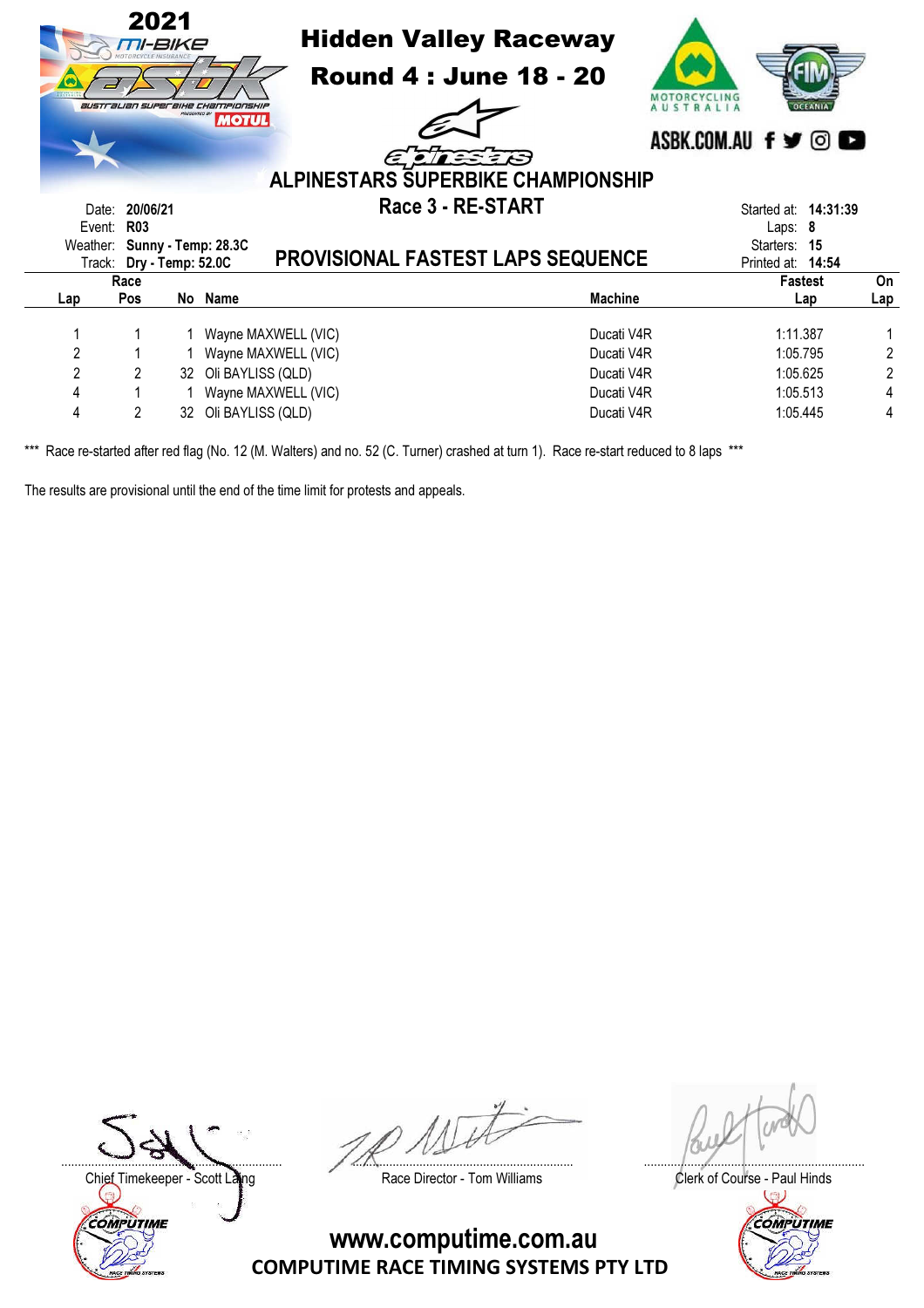



|              | Event: R03                   |        |     |                  |        |                 |                              |        |     |                  |        | Laps: $8$         |  |
|--------------|------------------------------|--------|-----|------------------|--------|-----------------|------------------------------|--------|-----|------------------|--------|-------------------|--|
|              | Weather: Sunny - Temp: 28.3C |        |     |                  |        |                 |                              |        |     |                  |        | Starters: 15      |  |
|              | Track: Dry - Temp: 52.0C     |        |     |                  |        |                 | <b>PROVISIONAL LAP SHEET</b> |        |     |                  |        | Printed at: 14:54 |  |
| No           | Lap Time                     | Gap    | No  | Lap Time         | Gap    | No              | Lap Time                     | Gap    | No  | Lap Time         | Gap    |                   |  |
|              |                              |        | 1   | 1:05.683         |        | $\overline{14}$ | 1:06.726                     | 3.766  | 25  | 1:07.415         | 8.158  |                   |  |
|              | Lap 1                        |        | 32  | 1:05.801         | .160   | 25              | 1:06.720                     | 5.525  | 28  | 1:06.982         | 10.238 |                   |  |
| 1            | 1:11.387                     |        | 14  | 1:06.394         | 2.115  | 67              | 1:06.596                     | 5.750  | 13  | 1:06.775         | 11.062 |                   |  |
| 32           | 1:11.599                     | .212   | 25  | 1:06.588         | 3.569  | 28              | 1:07.076                     | 7.805  | 21  | 1:07.165         | 12.446 |                   |  |
| 61           | 1:12.236                     | .849   | 67  | 1:06.666         | 3.983  | 13              | 1:06.875                     | 8.663  | 65  | 1:06.938         | 12.683 |                   |  |
| 14           | 1:12.384                     | .997   | 83  | 1:07.115         | 4.938  | 83              | 1:07.984                     | 8.692  | 3   | 1:07.506         | 13.278 |                   |  |
| 67           | 1:13.013                     | 1.626  | 28  | 1:06.832         | 5.107  | 21              | 1:07.399                     | 9.268  | 61  | 1:07.254         | 19.566 |                   |  |
| 25           | 1:13.269                     | 1.882  | 21  | 1:06.956         | 5.965  | 3               | 1:07.325                     | 9.451  | 16  | 1:09.316         | 21.511 |                   |  |
| 83           | 1:13.779                     | 2.392  | 13  | 1:06.700         | 6.104  | 65              | 1:07.195                     | 9.606  | 333 | 1:10.980         | 29.958 |                   |  |
| 28           | 1:14.298                     | 2.911  | 3   | 1:07.433         | 6.591  | 16              | 1:08.823                     | 15.431 | 37  | 1:11.361         | 38.477 |                   |  |
| 21           | 1:14.573                     | 3.186  | 65  | 1:07.085         | 6.923  | 61              | 1:08.583                     | 15.896 |     |                  |        |                   |  |
| 3            | 1:14.595                     | 3.208  | 16  | 1:08.384         | 9.156  | 333             | 1:10.025                     | 20.112 |     | Lap <sub>8</sub> |        |                   |  |
| 13           | 1:15.268                     | 3.881  | 61  | 1:15.223         | 11.596 | 37              | 1:10.815                     | 27.616 | 32  | 1:06.045         |        |                   |  |
| 65           | 1:15.276                     | 3.889  | 333 | 1:09.340         | 12.104 |                 |                              |        | 1   | 1:05.793         | .172   |                   |  |
| 16           | 1:15.749                     | 4.362  | 37  | 1:10.506         | 17.274 |                 | Lap <sub>6</sub>             |        | 14  | 1:06.919         | 6.937  |                   |  |
| 333          | 1:16.449                     | 5.062  |     |                  |        | 1               | 1:05.702                     |        | 67  | 1:07.023         | 8.855  |                   |  |
| 37           | 1:18.210                     | 6.823  |     | Lap 4            |        | 32              | 1:05.616                     | .074   | 25  | 1:06.983         | 9.096  |                   |  |
|              |                              |        | 1   | 1:05.513         |        | 14              | 1:07.014                     | 5.078  | 28  | 1:07.214         | 11.407 |                   |  |
|              | Lap <sub>2</sub>             |        | 32  | 1:05.445         | .092   | 25              | 1:06.962                     | 6.785  | 13  | 1:06.752         | 11.769 |                   |  |
| 1            | 1:05.795                     |        | 14  | 1:06.424         | 3.026  | 67              | 1:06.838                     | 6.886  | 21  | 1:07.178         | 13.579 |                   |  |
| 32           | 1:05.625                     | .042   | 25  | 1:06.735         | 4.791  | 28              | 1:07.195                     | 9.298  | 65  | 1:07.065         | 13.703 |                   |  |
| 14           | 1:06.202                     | 1.404  | 67  | 1:06.670         | 5.140  | 13              | 1:07.368                     | 10.329 | 3   | 1:07.387         | 14.620 |                   |  |
| 61           | 1:07.002                     | 2.056  | 83  | 1:07.269         | 6.694  | 21              | 1:07.757                     | 11.323 | 61  | 1:07.335         | 20.856 |                   |  |
| 25           | 1:06.577                     | 2.664  | 28  | 1:07.121         | 6.715  | 65              | 1:07.883                     | 11.787 | 16  | 1:09.139         | 24.605 |                   |  |
| 67           | 1:07.169                     | 3.000  | 13  | 1:07.183         | 7.774  | 3               | 1:08.065                     | 11.814 | 333 | 1:10.308         | 34.221 |                   |  |
| 83           | 1:06.909                     | 3.506  | 21  | 1:07.403         | 7.855  | 83              | 1:09.512                     | 12.502 | 37  | 1:10.740         | 43.172 |                   |  |
| 28           | 1:06.842                     | 3.958  | 3   | 1:07.034         | 8.112  | 16              | 1:08.508                     | 18.237 |     |                  |        |                   |  |
| 21           | 1:07.301                     | 4.692  | 65  | 1:06.987         | 8.397  | 61              | 1:08.160                     | 18.354 |     |                  |        |                   |  |
| $\mathbf{3}$ | 1:07.428                     | 4.841  | 16  | 1:08.951         | 12.594 | 333             | 1:10.610                     | 25.020 |     |                  |        |                   |  |
| 13           | 1:07.001                     | 5.087  | 61  | 1:07.216         | 13.299 | 37              | 1:11.244                     | 33.158 |     |                  |        |                   |  |
| 65           | 1:07.427                     | 5.521  | 333 | 1:09.482         | 16.073 |                 |                              |        |     |                  |        |                   |  |
| 16           | 1:07.888                     | 6.455  | 37  | 1:11.026         | 22.787 |                 | Lap <sub>7</sub>             |        |     |                  |        |                   |  |
| 333          | 1:09.180                     | 8.447  |     |                  |        | 32              | 1:05.968                     |        |     |                  |        |                   |  |
| 37           | 1:11.423                     | 12.451 |     | Lap <sub>5</sub> |        | 1               | 1:06.466                     | .424   |     |                  |        |                   |  |
|              |                              |        | 1   | 1:05.986         |        | 14              | 1:07.027                     | 6.063  |     |                  |        |                   |  |
|              | Lap <sub>3</sub>             |        | 32  | 1:06.054         | .160   | 67              | 1:07.033                     | 7.877  |     |                  |        |                   |  |

The results are provisional until the end of the time limit for protests and appeals.

COMPUTIME



.................................................................. .................................................................. .................................................................. Chief Timekeeper - Scott Laing **Race Director - Tom Williams** Clerk of Course - Paul Hinds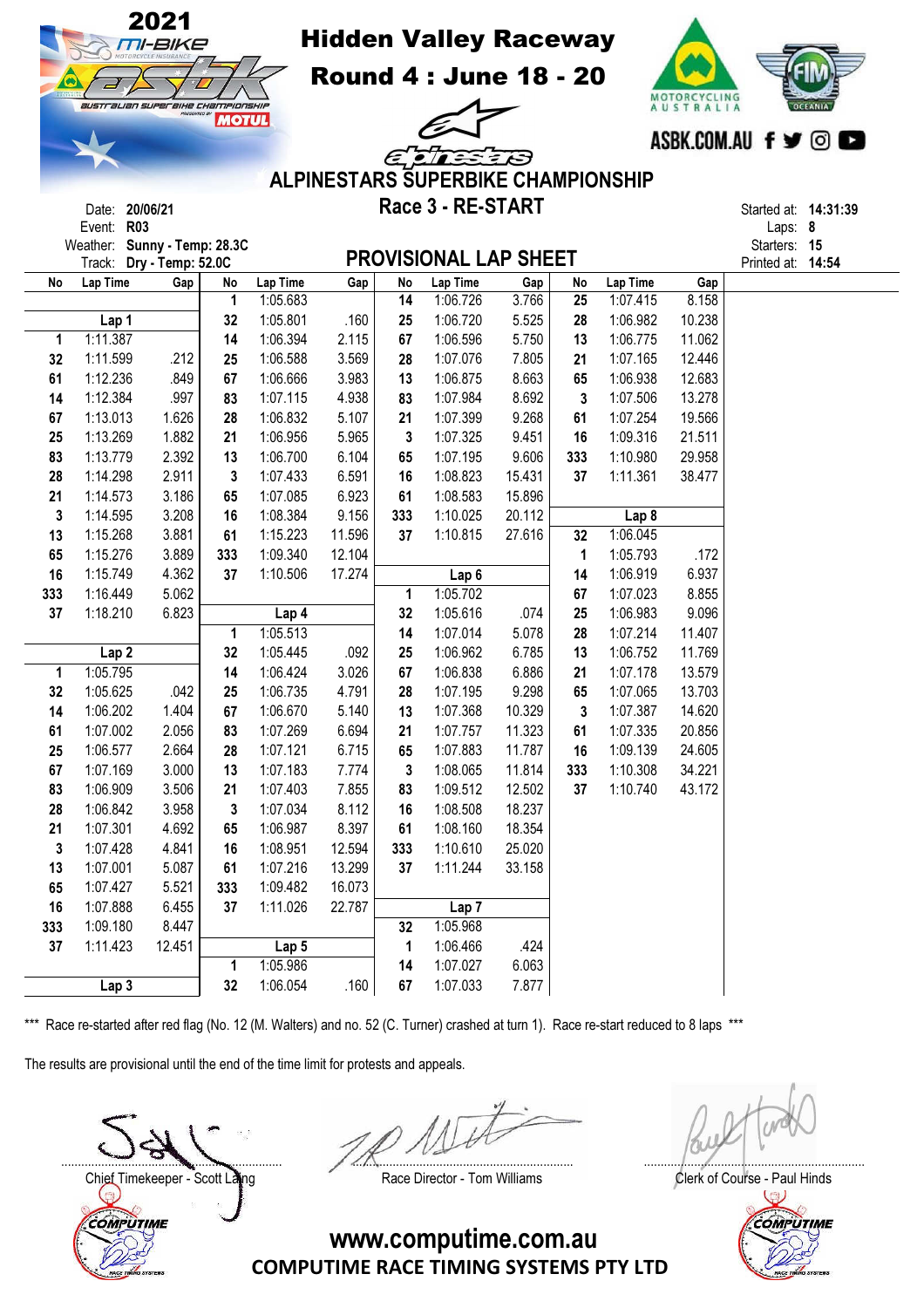|                      | 2021<br>M-BIKE<br>australian superaine championship | <b>MOTUL</b>    |             | <b>Hidden Valley Raceway</b><br><b>Round 4 : June 18 - 20</b><br><b>ALPINESTARS SUPERBIKE CHAMPIONSHIP</b> | ELIEED            |     |     | MOTORCYCLING<br><b>AUSTRALIA</b> |                 | OCEANIA<br>ASBK.COM.AU $f \triangleright \bigcirc$ $\bigcirc$ |
|----------------------|-----------------------------------------------------|-----------------|-------------|------------------------------------------------------------------------------------------------------------|-------------------|-----|-----|----------------------------------|-----------------|---------------------------------------------------------------|
| Date:                | 20/06/21                                            |                 |             |                                                                                                            | Race 3 - RE-START |     |     |                                  |                 | Started at: <b>14:31:39</b>                                   |
| Event: R03<br>Track: | Weather: Sunny - Temp: 28.3C<br>Dry - Temp: 52.0C   |                 |             | <b>PROVISIONAL LAP CHART</b>                                                                               |                   |     |     |                                  |                 | Laps: 8<br>Starters: 15<br>Printed at: 14:54                  |
| <b>Name</b>          | Grid                                                | 1               | $\mathbf 2$ | 3                                                                                                          | 4                 | 5   | 6   | 7                                | 8               | <b>Name</b>                                                   |
| W. MAXWELL           |                                                     |                 |             |                                                                                                            |                   |     |     | $\sim$                           | ~2              | O. BAYLISS                                                    |
| O. BAYLISS           | 32                                                  | 32              | 32          | 32                                                                                                         | 32                | 32  | 32  |                                  |                 | W. MAXWELL                                                    |
| <b>G. ALLERTON</b>   | 14                                                  | 61              |             | 14                                                                                                         | 14                | 14  | 14  | 14                               | 14              | <b>G. ALLERTON</b>                                            |
| A. SISSIS            | 64                                                  | 14              |             | 25                                                                                                         | 25                | 25  | 25  | 67                               | 67              | <b>B. STARING</b>                                             |
| L. EPIS              | 83                                                  | 67              | 25          | 67                                                                                                         | 67                | 67  | 67  | 25                               | 25              | D. FALZON                                                     |
| <b>B. STARING</b>    | 67                                                  | 25              | 67          | 83                                                                                                         | 83                | 28  | 28  | 28                               | 28              | A. WAGNER                                                     |
| D. FALZON            | 25                                                  | 83              | 83          | 28                                                                                                         | 28                | 13  | 13  | 13                               | 13              | A. WEST                                                       |
| <b>J. WATERS</b>     | 21                                                  | 28              | 28          | 21                                                                                                         | 13                | 83  | 21  | 21                               | 21              | <b>J. WATERS</b>                                              |
| <b>C. TURNER</b>     | 52                                                  | 21              | 21          | 13                                                                                                         | 21                | 21  | 65  | 65                               | 65              | C. HALLIDAY                                                   |
| L. JHONSTON          | 16                                                  |                 |             |                                                                                                            | ٩                 | A   |     |                                  |                 | <b>J. METCHER</b>                                             |
| <b>J. METCHER</b>    | 3                                                   | 13 <sup>°</sup> | 13          | 65                                                                                                         | 65                | 65  | 83  | 61                               | 61              | A. SISSIS                                                     |
| M. WALTERS           | 12 <sub>1</sub>                                     | 65              | 65          | 16                                                                                                         | 16                | 16  | 16  | 16                               | 16              | L. JHONSTON                                                   |
| A. WAGNER            | 28                                                  | 16              | 16          | 61                                                                                                         | 61                | 61  | 61  | 333                              | 333             | Y. SHAW                                                       |
| A. WEST              | 13                                                  | 333             | 333         | 333                                                                                                        | 333               | 333 | 333 | 37                               | $\overline{37}$ | M. EDWARDS                                                    |
| C. HALLIDAY          | 65                                                  | 37              | 37          | 37                                                                                                         | 37                | 37  | 37  |                                  |                 |                                                               |
| Y. SHAW              | 333                                                 |                 |             |                                                                                                            |                   |     |     |                                  |                 |                                                               |
| M. EDWARDS           | 37                                                  |                 |             |                                                                                                            |                   |     |     |                                  |                 |                                                               |

The results are provisional until the end of the time limit for protests and appeals.

Chief Timekeeper - Scott Laing Race Director - Tom Williams Clerk of Course - Paul Hinds<br>Clerk of Course - Paul Hinds COMPUTIME

.................................................................. .................................................................. ..................................................................

COMPUTIME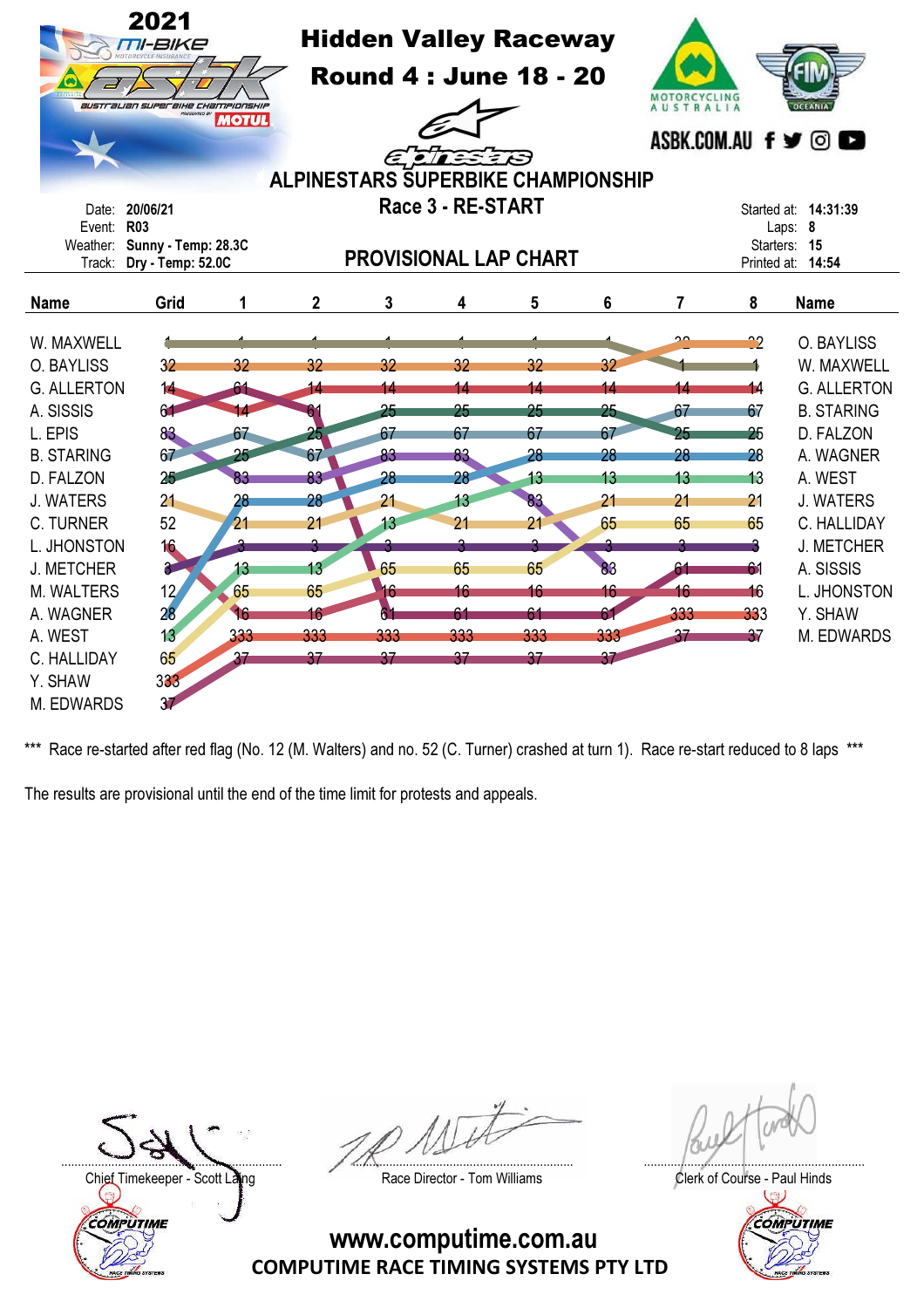|     | 2021<br><i>TII-BIKE</i><br>G<br>australian superaike championskip<br>20/06/21<br>Date: | <b>MOTUL</b> |                    | Race 3 - RE-START | <b>Hidden Valley Raceway</b><br><b>Round 4 : June 18 - 20</b><br><b>ALPINESTARS SUPERBIKE CHAMPIONSHIP</b> |             | MOTORCYCLING<br>AUSTRALIA<br>ASBK.COM.AU f y © O | <b>OCEANIA</b><br>Started at: <b>14:31:39</b> |                |
|-----|----------------------------------------------------------------------------------------|--------------|--------------------|-------------------|------------------------------------------------------------------------------------------------------------|-------------|--------------------------------------------------|-----------------------------------------------|----------------|
|     | <b>R03</b><br>Event:                                                                   |              |                    |                   |                                                                                                            |             |                                                  | Laps: 8                                       |                |
|     | Weather: Sunny - Temp: 28.3C<br>Dry - Temp: 52.0C<br>Track:                            |              |                    |                   | PROVISIONAL BEST PARTIAL TIMES                                                                             |             | Printed at:                                      | 15<br>Starters:<br>14:54                      |                |
|     | Split 1                                                                                |              | Split 2            |                   | Split 3                                                                                                    |             | LAP                                              |                                               |                |
| Pos | Name                                                                                   | <b>Time</b>  | <b>Name</b>        | <b>Time</b>       | <b>Name</b>                                                                                                | <b>Time</b> | <b>Name</b>                                      | Ideal                                         | <b>Fastest</b> |
| 1   | O. BAYLISS                                                                             | 20.978       | O. BAYLISS         | 22.721            | O. BAYLISS                                                                                                 | 21.485      | <b>O. BAYLISS</b>                                | 1:05.184                                      | 1:05.445       |
|     | W. MAXWELL                                                                             | 21.058       | W. MAXWELL         | 22.759            | W. MAXWELL                                                                                                 | 21.696      | W. MAXWELL                                       | 1:05.513                                      | 1:05.513       |
|     | <b>G. ALLERTON</b>                                                                     | 21.168       | A. WEST            | 22.912            | <b>G. ALLERTON</b>                                                                                         | 21.786      | <b>G. ALLERTON</b>                               | 1:05.960                                      | 1:06.202       |
| 4   | <b>B. STARING</b>                                                                      | 21.400       | A. SISSIS          | 22.953            | A. SISSIS                                                                                                  | 21.966      | A. WEST                                          | 1:06.445                                      | 1:06.700       |
| 5   | D. FALZON                                                                              | 21.405       | <b>G. ALLERTON</b> | 23.006            | D. FALZON                                                                                                  | 22.003      | A. SISSIS                                        | 1:06.460                                      | 1:07.002       |
| 6   | A. WEST                                                                                | 21.411       | <b>B. STARING</b>  | 23.071            | <b>B. STARING</b>                                                                                          | 22.021      | <b>D. FALZON</b>                                 | 1:06.481                                      | 1:06.577       |
|     | A. WAGNER                                                                              | 21.504       | D. FALZON          | 23.073            | L. EPIS                                                                                                    | 22.067      | <b>B. STARING</b>                                | 1:06.492                                      | 1:06.596       |
| 8   | A. SISSIS                                                                              | 21.541       | J. METCHER         | 23.083            | J. METCHER                                                                                                 | 22.093      | A. WAGNER                                        | 1:06.746                                      | 1:06.832       |
| 9   | <b>J. WATERS</b>                                                                       | 21.562       | C. HALLIDAY        | 23.094            | C. HALLIDAY                                                                                                | 22.105      | <b>J. WATERS</b>                                 | 1:06.834                                      | 1:06.956       |
| 10  | C. HALLIDAY                                                                            | 21.657       | A. WAGNER          | 23.115            | A. WEST                                                                                                    | 22.122      | <b>C. HALLIDAY</b>                               | 1:06.856                                      | 1:06.938       |
| 11  | J. METCHER                                                                             | 21.681       | <b>J. WATERS</b>   | 23.137            | A. WAGNER                                                                                                  | 22.127      | <b>J. METCHER</b>                                | 1:06.857                                      | 1:07.034       |
| 12  | L. EPIS                                                                                | 21.685       | L. EPIS            | 23.156            | <b>J. WATERS</b>                                                                                           | 22.135      | L. EPIS                                          | 1:06.908                                      | 1:06.909       |
| 13  | L. JHONSTON                                                                            | 22.005       | L. JHONSTON        | 23.556            | L. JHONSTON                                                                                                | 22.327      | <b>L. JHONSTON</b>                               | 1:07.888                                      | 1:07.888       |
| 14  | Y. SHAW                                                                                | 22.059       | Y. SHAW            | 23.901            | Y. SHAW                                                                                                    | 22.707      | Y. SHAW                                          | 1:08.667                                      | 1:09.180       |
| 15  | M. EDWARDS                                                                             | 22.850       | M. EDWARDS         | 24.077            | M. EDWARDS                                                                                                 | 23.355      | <b>M. EDWARDS</b>                                | 1:10.282                                      | 1:10.506       |

The results are provisional until the end of the time limit for protests and appeals.

Chief Timekeeper - Scott Laing Race Director - Tom Williams Clerk of Course - Paul Hinds<br>Clerk of Course - Paul Hinds COMPUTIME

.................................................................. .................................................................. ..................................................................

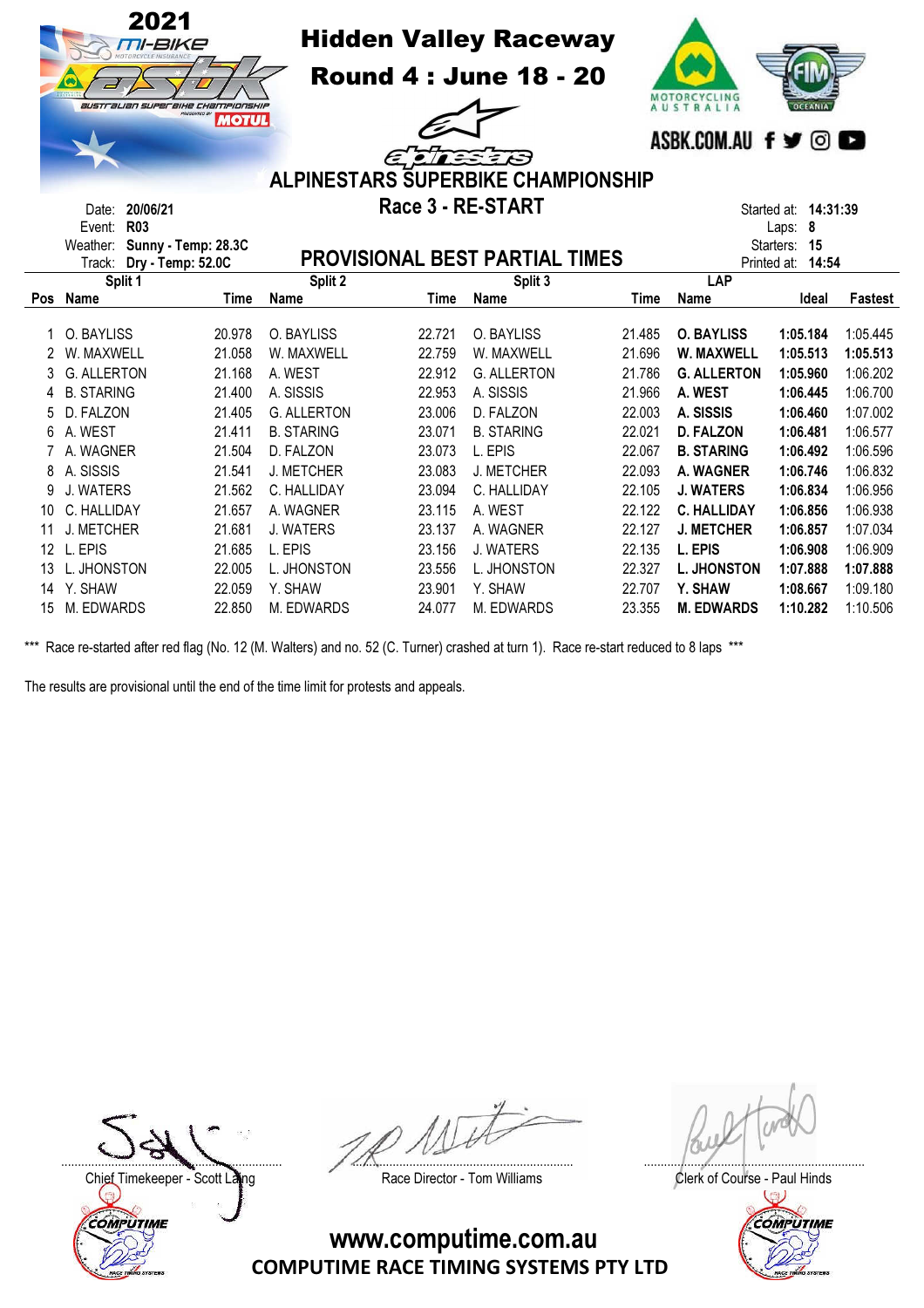

Hidden Valley Raceway

Round 4 : June 18 - 20



ETTE 3 E A AUSTRALIAN SUPERBIKE CHAMPIONSHIP PROVISIONAL ROUND POINTS

## AUSTRALIAN SUPERBIKE CHAMPIONSHIP

|     |     |                       |                | Rnd 4 | Rnd 4  | Rnd 4  | Rnd 4  |       |
|-----|-----|-----------------------|----------------|-------|--------|--------|--------|-------|
| Pos | No  | Name                  | <b>Machine</b> | Pole  | Race 1 | Race 2 | Race 3 | Total |
|     | 32  | Oli BAYLISS           | Ducati         |       | 17     |        | 25     | 42    |
| 2   |     | Wayne MAXWELL         | Ducati         |       | 20     |        | 20     | 41    |
| 3   | 14  | <b>Glenn ALLERTON</b> | <b>BMW</b>     |       | 18     |        | 18     | 36    |
| 4   | 67  | Bryan STARING         | Kawasaki       |       | 16     |        | 17     | 33    |
| 5   | 13  | Anthony WEST          | Yamaha         |       | 14     |        | 14     | 28    |
| 6   | 21  | <b>Josh WATERS</b>    | Kawasaki       |       | 13     |        | 13     | 26    |
|     | 61  | Arthur SISSIS         | Yamaha         |       | 15     |        | 10     | 25    |
| 8   | 17  | <b>Troy HERFOSS</b>   | Honda          |       | 25     |        |        | 25    |
| 9   | 65  | Cru HALLIDAY          | Yamaha         |       | 11     |        | 12     | 23    |
| 10  | 3   | Jed METCHER           | Yamaha         |       | 12     |        | 11     | 23    |
| 11  | 25  | Daniel FALZON         | Yamaha         |       | 6      |        | 16     | 22    |
| 12  | 28  | Aiden WAGNER          | Yamaha         |       |        |        | 15     | 22    |
| 13  | 16  | Luke JHONSTON         | Yamaha         |       | 8      |        | 9      | 17    |
| 14  | 333 | Yannis SHAW           | Suzuki         |       | 5      |        | 8      | 13    |
| 15  | 37  | Michael EDWARDS       | Yamaha         |       | 3      |        | 7      | 10    |
| 16  | 12  | <b>Matt WALTERS</b>   | Kawasaki       |       | 10     |        |        | 10    |
| 17  | 83  | Lachlan EPIS          | <b>BMW</b>     |       | 9      |        |        | 9     |
| 18  | 92  | Jack DAVIS            | <b>BMW</b>     |       | 4      |        |        | 4     |

## AUSTRALIAN SUPERBIKE CHAMPIONSHIP - MANUFACTURERS

|     |    |            | Rnd 4 | Rnd 4  | Rnd 4  | Rnd 4  |       |
|-----|----|------------|-------|--------|--------|--------|-------|
| Pos | No | Name       | Pole  | Race 1 | Race 2 | Race 3 | Total |
|     |    | Yamaha     |       | 76     |        | 94     | 170   |
| ົ   |    | Ducati     |       | 37     |        | 45     | 83    |
| 3   |    | Kawasaki   |       | 39     |        | 30     | 69    |
| 4   |    | <b>BMW</b> |       | 31     |        | 18     | 49    |
| 5   |    | Honda      |       | 25     |        |        | 25    |
| 6   |    | Suzuki     |       | '5     |        | 8      | 13    |
|     |    |            |       |        |        |        |       |

Chief Timekeeper - Scott Laing **Race Director - Tom Williams** Chief Timekeeper - Scott Laings Clerk of Course - Paul Hinds COMPUTIME

.................................................................. .................................................................. ..................................................................

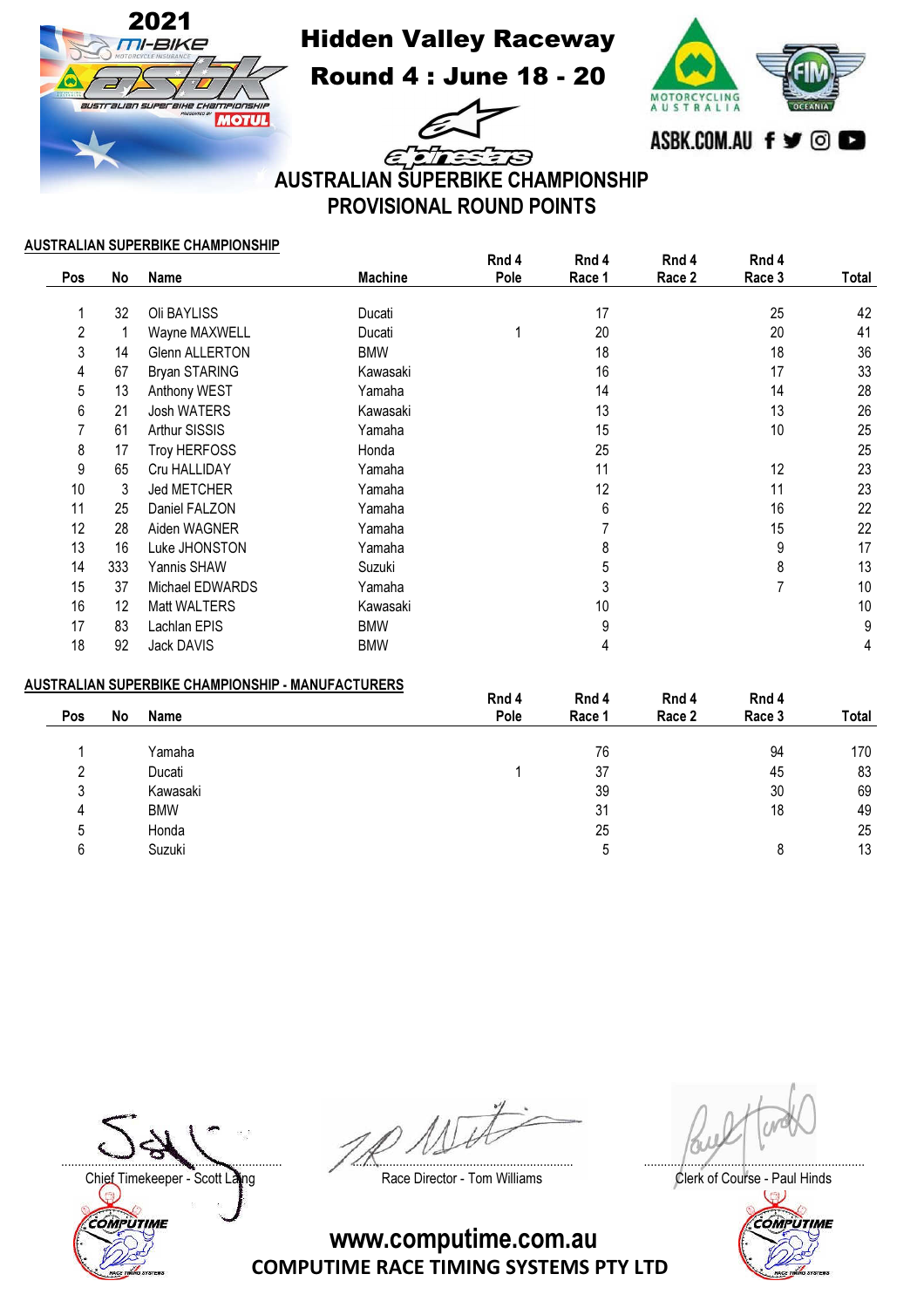Hidden Valley Raceway

Round 4 : June 18 - 20



ELE SEB AUSTRALIAN SUPERBIKE CHAMPIONSHIP PROVISIONAL PROGRESSIVE CHAMPIONSHIP POINTS

## AUSTRALIAN SUPERBIKE CHAMPIONSHIP

2021<br>*חופ-וחו* 

USTE ALIAN SUPP

BIHE CHAMPIONSHI

**MOTUL** 

|                |                |                       |                | Rnd 2          | Rnd 3 | Rnd 4 | Rnd 4  | Rnd 4  | Rnd 4  |       |
|----------------|----------------|-----------------------|----------------|----------------|-------|-------|--------|--------|--------|-------|
| Pos            | No             | Name                  | <b>Machine</b> | Wint           | W/fld | Pole  | Race 1 | Race 2 | Race 3 | Total |
|                |                |                       |                |                |       |       |        |        |        |       |
| 1              | 1              | Wayne MAXWELL         | Ducati         | 45             | 46    | 1     | 20     |        | 20     | 132   |
| $\overline{2}$ | 17             | Troy HERFOSS          | Honda          | 36             | 45    |       | 25     |        |        | 106   |
| 3              | 14             | <b>Glenn ALLERTON</b> | <b>BMW</b>     | 32             | 32    |       | 18     |        | 18     | 100   |
| 4              | 65             | Cru HALLIDAY          | Yamaha         | 31             | 34    |       | 11     |        | 12     | 88    |
| 5              | 32             | Oli BAYLISS           | Ducati         | 31             | 14    |       | 17     |        | 25     | 87    |
| 6              | 67             | Bryan STARING         | Kawasaki       | 24             | 30    |       | 16     |        | 17     | 87    |
| 7              | 46             | Mike JONES            | Ducati         | 38             | 36    |       |        |        |        | 74    |
| 8              | 61             | Arthur SISSIS         | Yamaha         | 32             | 14    |       | 15     |        | 10     | 71    |
| 9              | 3              | Jed METCHER           | Yamaha         | 27             | 20    |       | 12     |        | 11     | 70    |
| 10             | 21             | Josh WATERS           | Kawasaki       | 19             | 8     |       | 13     |        | 13     | 53    |
| 11             | 13             | Anthony WEST          | Yamaha         |                | 24    |       | 14     |        | 14     | 52    |
| 12             | 12             | Matt WALTERS          | Kawasaki       | 19             | 23    |       | 10     |        |        | 52    |
| 13             | 83             | Lachlan EPIS          | <b>BMW</b>     | 11             | 25    |       | 9      |        |        | 45    |
| 14             | 28             | Aiden WAGNER          | Yamaha         | 15             |       |       |        |        | 15     | 37    |
| 15             | 16             | Luke JHONSTON         | Yamaha         |                | 17    |       | 8      |        | 9      | 34    |
| 16             | 333            | Yannis SHAW           | Suzuki         | $\overline{7}$ | 14    |       | 5      |        | 8      | 34    |
| 17             | 37             | Michael EDWARDS       | Yamaha         | 10             | 12    |       | 3      |        | 7      | 32    |
| 18             | 25             | Daniel FALZON         | Yamaha         |                |       |       | 6      |        | 16     | 22    |
| 19             | $\overline{2}$ | Mark CHIODO           | Yamaha         | 9              | 13    |       |        |        |        | 22    |
| 20             | 78             | Nathan SPITERI        | Suzuki         | 12             | 8     |       |        |        |        | 20    |
| 21             | 64             | Aaron MORRIS          | Yamaha         | 14             |       |       |        |        |        | 14    |
| 22             | 11             | Philip CZAJ           | Yamaha         |                | 10    |       |        |        |        | 10    |
| 23             | 92             | Jack DAVIS            | <b>BMW</b>     |                |       |       | 4      |        |        | 4     |
| 24             | 33             | Hamish McMURRAY       | Kawasaki       |                | 4     |       |        |        |        | 4     |
| 25             | 85             | Sash SAVIN            | Yamaha         |                | 3     |       |        |        |        | 3     |
|                |                |                       |                |                |       |       |        |        |        |       |

## AUSTRALIAN SUPERBIKE CHAMPIONSHIP - MANUFACTURERS

|     |    |            | Rnd 2 | Rnd 3 | Rnd 4       | Rnd 4  | Rnd 4 | Rnd 4         |       |
|-----|----|------------|-------|-------|-------------|--------|-------|---------------|-------|
| Pos | No | Name       | Wint  | W/fld | <b>Pole</b> | Race 1 |       | Race 2 Race 3 | Total |
|     |    |            |       |       |             |        |       |               |       |
|     |    | Yamaha     | 138   | 147   |             | 76     |       | 94            | 455   |
|     |    | Ducati     | 114   | 96    |             | 37     |       | 45            | 293   |
| 3   |    | Kawasaki   | 62    | 65    |             | 39     |       | 30            | 196   |
| 4   |    | <b>BMW</b> | 43    | 57    |             | 31     |       | 18            | 149   |
| 5   |    | Honda      | 35    | 45    |             | 25     |       |               | 105   |
| 6   |    | Suzuki     | 19    | 22    |             | 5      |       |               | 54    |
|     |    |            |       |       |             |        |       |               |       |

.................................................................. .................................................................. ..................................................................

Chief Timekeeper - Scott Laing **Race Director - Tom Williams** Chief Timekeeper - Scott Laings Clerk of Course - Paul Hinds COMPUTIME



www.computime.com.au

COMPUTIME RACE TIMING SYSTEMS PTY LTD